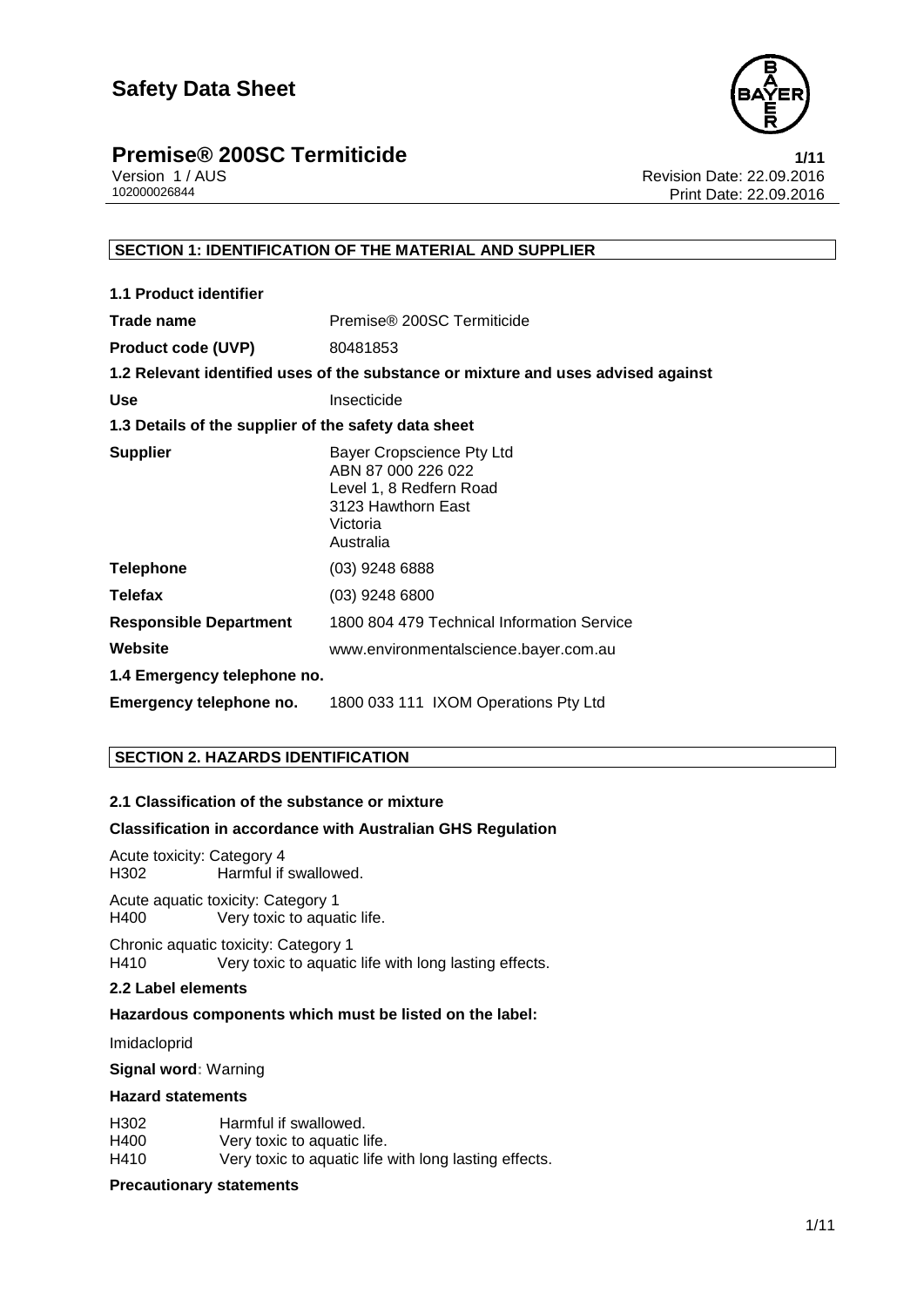

# **Premise® 200SC Termiticide**<br>
Version 1/AUS **2/11**<br>
Revision Date: 22.09.2016

Version 1 / AUS<br>102000026844<br>Print Date: 22.09.2016 Print Date: 22.09.2016

P264 Wash hands thoroughly after handling. P270 Do not eat, drink or smoke when using this product.<br>P301 + P312 IF SWALLOWED: Call a POISON CENTER/doctor/ P301 + P312 IF SWALLOWED: Call a POISON CENTER/doctor/physician if you feel unwell.<br>P330 Rinse mouth. P330 Rinse mouth.<br>P501 Dispose of co Dispose of contents/container in accordance with local regulation.

# **2.3 Other hazards**

No other hazards known.

# **SECTION 3. COMPOSITION/INFORMATION ON INGREDIENTS**

# **Chemical nature**

Imidacloprid 200 g/l

Chemical nature Suspension concentrate (=flowable concentrate)(SC)

| <b>Chemical Name</b>                          | CAS-No.       | Concentration [%]           |
|-----------------------------------------------|---------------|-----------------------------|
| Imidacloprid                                  | 138261-41-3   | 18.30                       |
| Mixture of: 5-chloro-2-methyl-4-isothiazolin- | 55965-84-9    | $\leq 0.001$                |
| 3-one and 2-methyl-4-isothiazolin-3-one       |               |                             |
| Glycerine                                     | $56 - 81 - 5$ | 10.00                       |
| 1,2-Propanediol                               | $57 - 55 - 6$ | $\ge$ = 1.00 - $\le$ = 5.00 |
| Other ingredients (non-hazardous) to 100%     |               |                             |

# **SECTION 4. FIRST AID MEASURES**

**If poisoning occurs, immediately contact a doctor or Poisons Information Centre (telephone 13 11 26), and follow the advice given. Show this Safety Data Sheet to the doctor.**

# **4.1 Description of first aid measures**

| <b>Inhalation</b>                                               | Move to fresh air. When symptoms persist or in all cases of doubt seek<br>medical advice.                                                                                                                                                             |  |
|-----------------------------------------------------------------|-------------------------------------------------------------------------------------------------------------------------------------------------------------------------------------------------------------------------------------------------------|--|
| <b>Skin contact</b>                                             | Wash off thoroughly with plenty of soap and water, if available with<br>polyethyleneglycol 400, subsequently rinse with water. If symptoms<br>persist, call a physician.                                                                              |  |
| Eye contact                                                     | Rinse immediately with plenty of water, also under the eyelids, for at<br>least 15 minutes. Remove contact lenses, if present, after the first 5<br>minutes, then continue rinsing eye. Get medical attention if irritation<br>develops and persists. |  |
| Ingestion                                                       | Do NOT induce vomiting. Call a physician or poison control center<br>immediately. Rinse mouth.                                                                                                                                                        |  |
| 4.2 Most important symptoms and effects, both acute and delayed |                                                                                                                                                                                                                                                       |  |
| <b>Symptoms</b>                                                 | Dizziness, Nausea, Abdominal pain                                                                                                                                                                                                                     |  |
|                                                                 | Local:, No symptoms known or expected., Systemic:, Apathy,<br>Respiratory disorder, Trembling                                                                                                                                                         |  |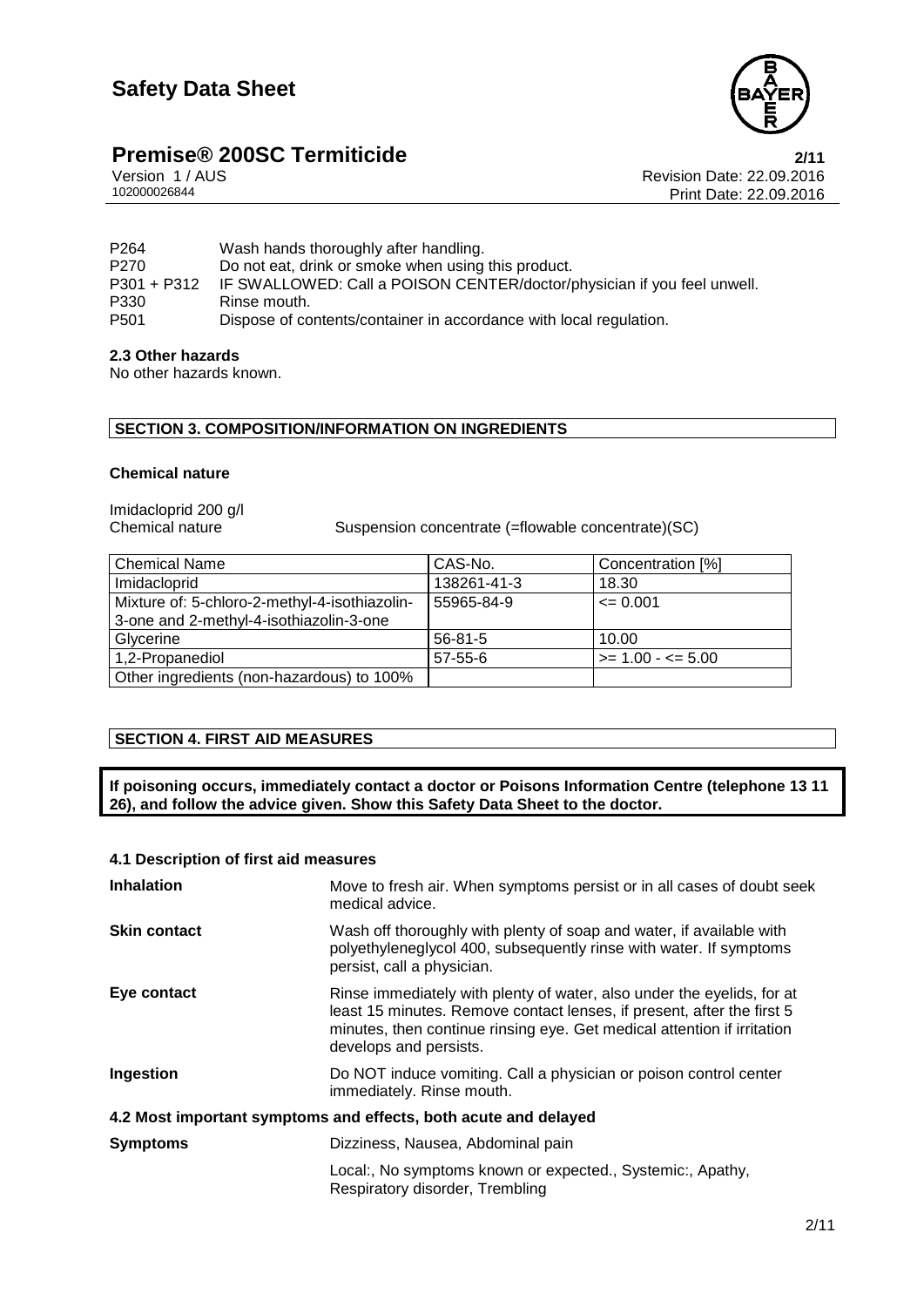# **Premise®** 200SC Termiticide **3/11**



Version 1 / AUS<br>102000026844<br>Print Date: 22.09.2016 Print Date: 22.09.2016

|                                          | 4.3 Indication of any immediate medical attention and special treatment needed                                                                                                                                                                                                                                                                                                                                                              |  |
|------------------------------------------|---------------------------------------------------------------------------------------------------------------------------------------------------------------------------------------------------------------------------------------------------------------------------------------------------------------------------------------------------------------------------------------------------------------------------------------------|--|
| Risks                                    | This product contains a nicotinoid.                                                                                                                                                                                                                                                                                                                                                                                                         |  |
| Treatment                                | Treat symptomatically. Monitor: blood (Hb, RBC, WBC). Carefully<br>monitor the respiratory functions. Oxygen or artificial respiration if<br>needed. In case of ingestion gastric lavage should be considered in<br>cases of significant ingestions only within the first 2 hours. However,<br>the application of activated charcoal and sodium sulphate is always<br>advisable. There is no specific antidote. Contraindications: alcohol. |  |
| <b>SECTION 5. FIRE FIGHTING MEASURES</b> |                                                                                                                                                                                                                                                                                                                                                                                                                                             |  |

### **5.1 Extinguishing media Suitable** Water spray, Alcohol-resistant foam, Dry chemical, Carbon dioxide (CO2), Sand **5.2 Special hazards arising from the substance or mixture** In the event of fire the following may be released:, Hydrogen chloride (HCl), Hydrogen cyanide (hydrocyanic acid), Carbon monoxide (CO), Nitrogen oxides (NOx) **5.3 Advice for firefighters Special protective equipment for firefighters** In the event of fire and/or explosion do not breathe fumes. In the event of fire, wear self-contained breathing apparatus. Wear self-contained breathing apparatus and protective suit. **Further information** Contain the spread of the fire-fighting media. Do not allow run-off from fire fighting to enter drains or water courses. Evacuate personnel to safe areas. Remove product from areas of fire, or otherwise cool containers with water in order to avoid pressure being built up due to heat. Whenever possible, contain fire-fighting water by diking area with sand or earth. **Hazchem Code** •3Z

# **SECTION 6. ACCIDENTAL RELEASE MEASURES**

### **6.1 Personal precautions, protective equipment and emergency procedures**

| <b>Precautions</b>                      | Avoid contact with spilled product or contaminated surfaces. Use<br>personal protective equipment. When dealing with a spillage do not<br>eat, drink or smoke. Keep unauthorized people away. |
|-----------------------------------------|-----------------------------------------------------------------------------------------------------------------------------------------------------------------------------------------------|
| <b>6.2 Environmental</b><br>precautions | Do not allow to get into surface water, drains and ground water. If the<br>product contaminates rivers and lakes or drains inform respective<br>authorities.                                  |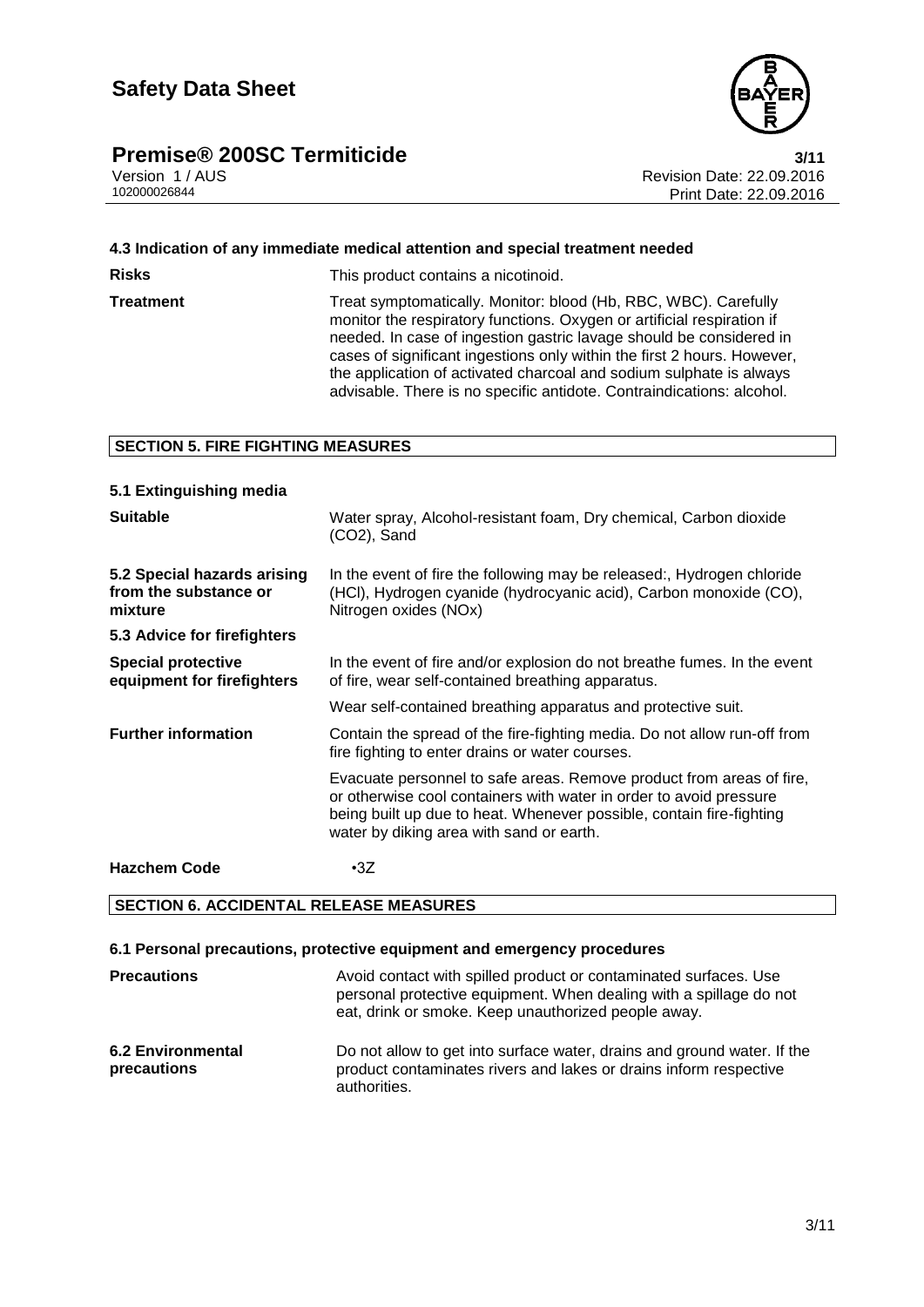# **Premise® 200SC Termiticide**<br>Version 1/AUS **Additioned Authority** Revision Date: 22.09.2016



Version 1 / AUS<br>
102000026844<br>
Print Date: 22.09.2016 Print Date: 22.09.2016

# **6.3 Methods and materials for containment and cleaning up**

| Methods for cleaning up            | Soak up with inert absorbent material (e.g. sand, silica gel, acid<br>binder, universal binder, sawdust). Clean contaminated floors and<br>objects thoroughly, observing environmental regulations. Keep in<br>suitable, closed containers for disposal. |
|------------------------------------|----------------------------------------------------------------------------------------------------------------------------------------------------------------------------------------------------------------------------------------------------------|
| 6.4 Reference to other<br>sections | Information regarding safe handling, see section 7.<br>Information regarding personal protective equipment, see section 8.<br>Information regarding waste disposal, see section 13.                                                                      |

# **SECTION 7. HANDLING AND STORAGE**

| 7.1 Precautions for safe handling                                |                                                                                                                                                                                                                                                                                                                                                                                              |  |
|------------------------------------------------------------------|----------------------------------------------------------------------------------------------------------------------------------------------------------------------------------------------------------------------------------------------------------------------------------------------------------------------------------------------------------------------------------------------|--|
| Advice on safe handling                                          | Use only in area provided with appropriate exhaust ventilation.                                                                                                                                                                                                                                                                                                                              |  |
| <b>Advice on protection</b><br>against fire and explosion        | No special precautions required.                                                                                                                                                                                                                                                                                                                                                             |  |
| Hygiene measures                                                 | Avoid contact with skin, eyes and clothing. Keep working clothes<br>separately. Wash hands before breaks and immediately after handling<br>the product. Remove soiled clothing immediately and clean thoroughly<br>before using again. Garments that cannot be cleaned must be<br>destroyed (burnt). After each day's use, wash gloves, face shield or<br>goggles and contaminated clothing. |  |
| 7.2 Conditions for safe storage, including any incompatibilities |                                                                                                                                                                                                                                                                                                                                                                                              |  |
| <b>Requirements for storage</b><br>areas and containers          | Keep out of the reach of children. Keep containers tightly closed in a<br>dry, cool and well-ventilated place. Store in a place accessible by<br>authorized persons only. Store in original container.                                                                                                                                                                                       |  |
| Advice on common storage                                         | Keep away from food, drink and animal feedingstuffs.                                                                                                                                                                                                                                                                                                                                         |  |

# **SECTION 8. EXPOSURE CONTROLS / PERSONAL PROTECTION**

# **8.1 Control parameters**

| <b>Components</b>                                      | CAS-No.       | <b>Control parameters</b>  | <b>Update</b> | <b>Basis</b>   |
|--------------------------------------------------------|---------------|----------------------------|---------------|----------------|
| Glycerine<br>(Inhalable mist.)                         | $56 - 81 - 5$ | $10$ mg/m $3$<br>(TWA)     | 12 2011       | AU NOEL        |
| 1,2-Propanediol<br>(Total vapour and<br>particulates.) | 57-55-6       | 474 mg/m3/150 ppm<br>(TWA) | 12 2011       | <b>AU NOEL</b> |
| 1,2-Propanediol<br>(Particulate.)                      | $57 - 55 - 6$ | $10$ mg/m $3$<br>(TWA)     | 12 2011       | AU NOEL        |

#### **8.2 Exposure controls**

**Respiratory protection** Not required; except in case of aerosol formation.

Hand protection **Wear CE Marked (or equivalent)** nitrile rubber gloves (minimum thickness of 0,4 mm). Wash when contaminated and dispose of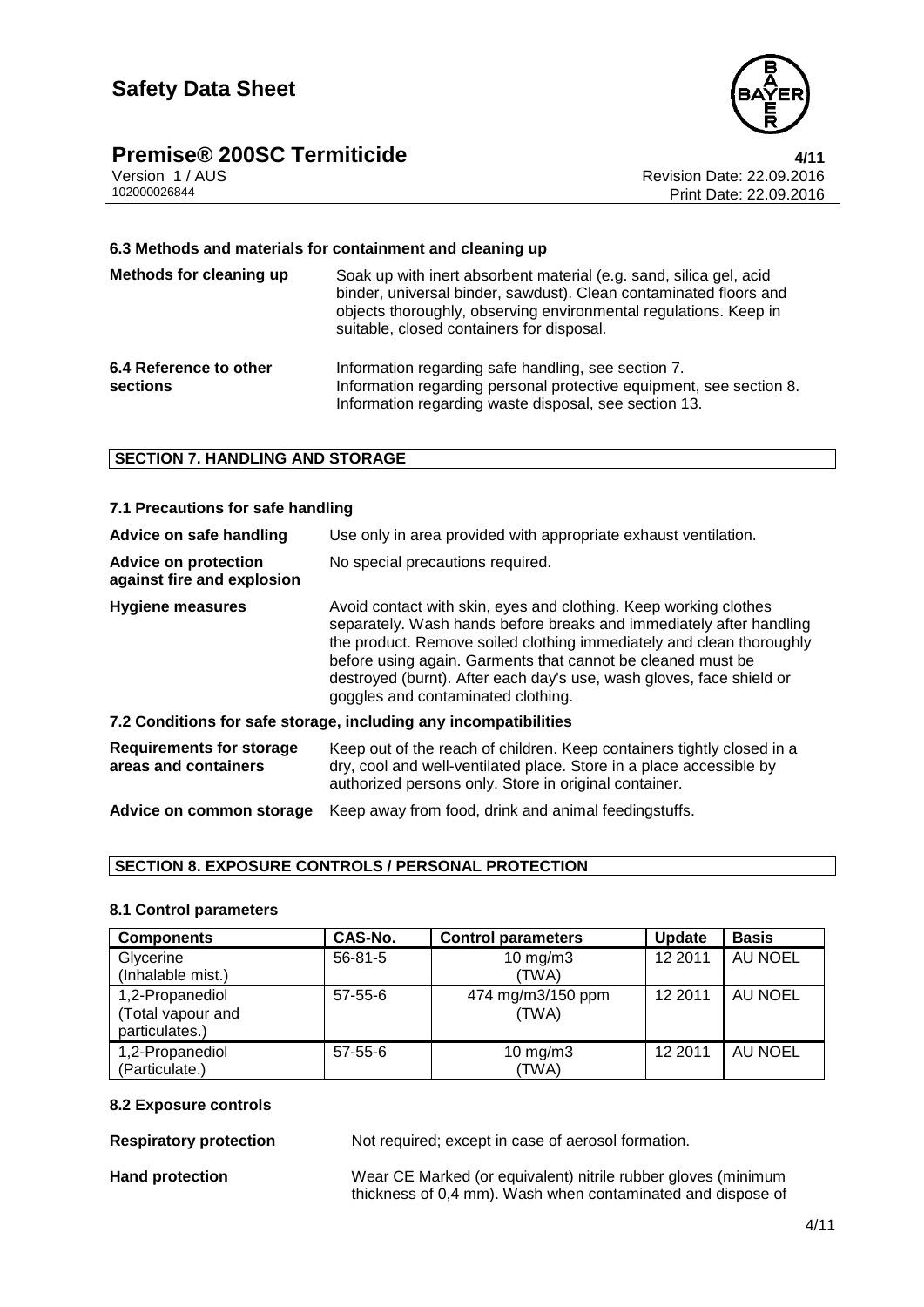



|                                    | when contaminated inside, when perforated or when contamination<br>on the outside cannot be removed. Wash hands frequently and<br>always before eating, drinking, smoking or using the toilet.                                                   |
|------------------------------------|--------------------------------------------------------------------------------------------------------------------------------------------------------------------------------------------------------------------------------------------------|
| Eye protection                     | Wear goggles (conforming to $EN166$ , Field of Use = 5 or equivalent).                                                                                                                                                                           |
| Skin and body protection           | Wear standard coveralls and Category 3 Type 3 suit.<br>Wear two layers of clothing wherever possible. Polyester/cotton or<br>cotton overalls should be worn under chemical protection suit and<br>should be professionally laundered frequently. |
| <b>General protective measures</b> | In normal use and handling conditions please refer to the label<br>and/or leaflet. In all other cases the above mentioned<br>recommendations would apply.                                                                                        |
| <b>Engineering Controls</b>        |                                                                                                                                                                                                                                                  |
| Advice on safe handling            | Use only in area provided with appropriate exhaust ventilation.                                                                                                                                                                                  |

# **SECTION 9. PHYSICAL AND CHEMICAL PROPERTIES**

# **9.1 Information on basic physical and chemical properties**

| <b>Form</b>                                       | suspension                                                   |
|---------------------------------------------------|--------------------------------------------------------------|
| <b>Colour</b>                                     | white to light beige                                         |
| <b>Odour</b>                                      | weak, characteristic                                         |
| рH                                                | 7.0 - 8.5 at 100 % (23 °C)                                   |
| <b>Flash point</b>                                | Not applicable                                               |
| <b>Auto-ignition temperature</b>                  | 405 °C                                                       |
| <b>Density</b>                                    | ca. 1.10 g/cm <sup>3</sup> at 20 °C                          |
| <b>Water solubility</b>                           | miscible                                                     |
| <b>Partition coefficient: n-</b><br>octanol/water | Imidacloprid: log Pow: 0.57                                  |
| Viscosity, dynamic                                | 400 - 800 mPaxs at 23 °C Velocity gradient 7.5 /s            |
| <b>Surface tension</b>                            | 48.9 mN/m                                                    |
| <b>Explosivity</b>                                | Not explosive<br>92/69/EEC, A.14 / OECD 113                  |
| 9.2 Other information                             | Further safety related physical-chemical data are not known. |

# **SECTION 10. STABILITY AND REACTIVITY**

| 210 °C<br>Exothermic decomposition.<br>The value mentioned relates to the active ingredient. |
|----------------------------------------------------------------------------------------------|
| Stable under recommended storage conditions.                                                 |
|                                                                                              |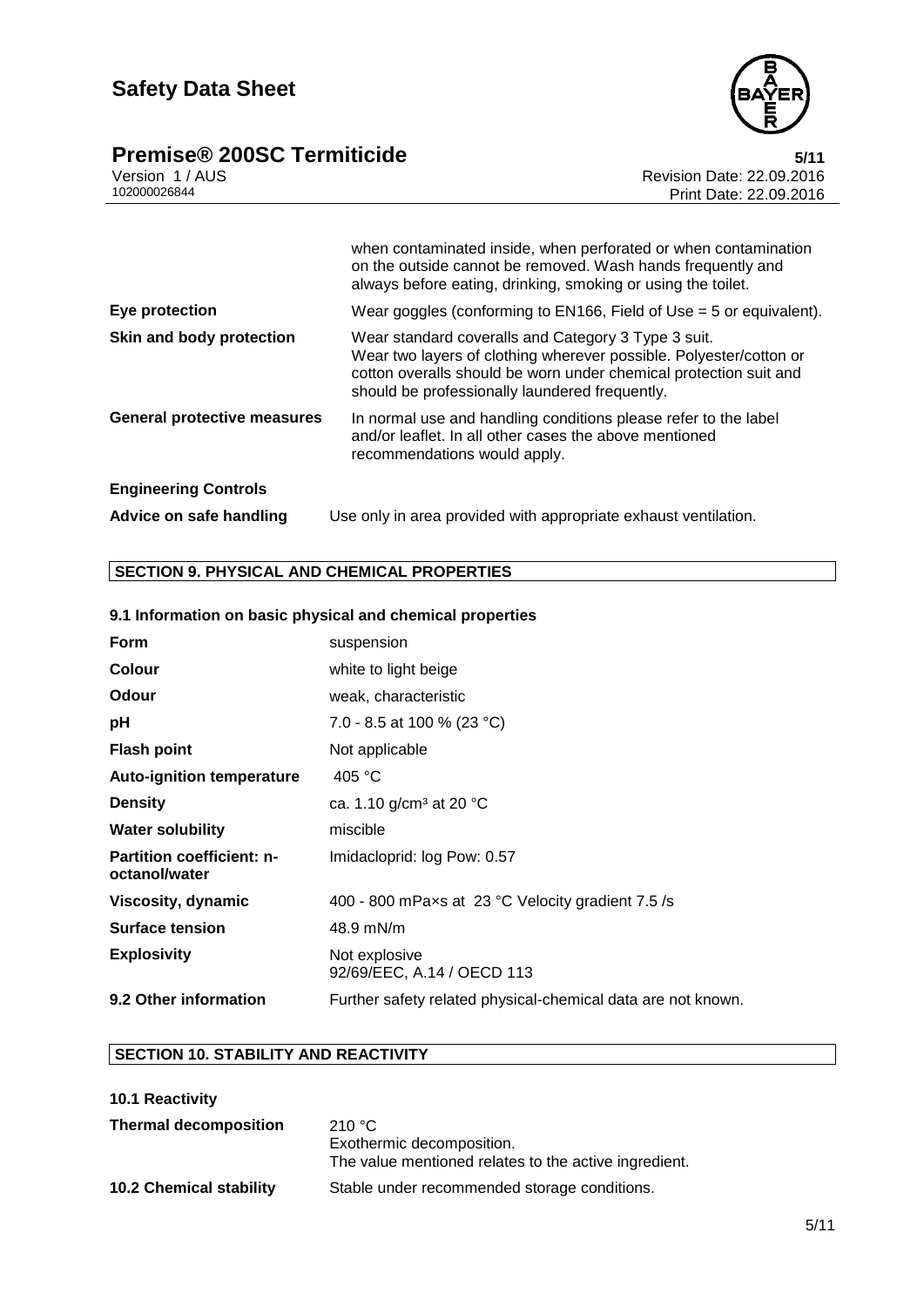



Version 1 / AUS<br>102000026844<br>Print Date: 22.09.2016 Print Date: 22.09.2016

| 10.3 Possibility of<br>hazardous reactions      | No hazardous reactions when stored and handled according to<br>prescribed instructions.                                                                     |
|-------------------------------------------------|-------------------------------------------------------------------------------------------------------------------------------------------------------------|
| <b>10.4 Conditions to avoid</b>                 | Heat, flames and sparks.                                                                                                                                    |
|                                                 | <b>10.5 Incompatible materials</b> Acids, Bases, Strong oxidizing agents                                                                                    |
| <b>10.6 Hazardous</b><br>decomposition products | Thermal decomposition can lead to release of:<br>Hydrogen chloride (HCI)<br>Hydrogen cyanide (hydrocyanic acid)<br>Carbon monoxide<br>Nitrogen oxides (NOx) |

# **SECTION 11. TOXICOLOGICAL INFORMATION**

# **11.1 Information on toxicological effects**

| <b>Acute oral toxicity</b>       | LD50 (Rat) $> 1,218$ mg/kg                                                                                                              |
|----------------------------------|-----------------------------------------------------------------------------------------------------------------------------------------|
| <b>Acute inhalation toxicity</b> | $LC50$ (Rat) > 2.238 mg/l<br>Exposure time: 4 h<br>Determined in the form of a respirable aerosol.<br>Highest attainable concentration. |
| <b>Acute dermal toxicity</b>     | LD50 (Rat) $> 4,000$ mg/kg                                                                                                              |
| <b>Skin irritation</b>           | No skin irritation (Rabbit)                                                                                                             |
| Eye irritation                   | No eye irritation (Rabbit)                                                                                                              |
| <b>Sensitisation</b>             | Non-sensitizing. (Guinea pig)<br>OECD Test Guideline 406, Buehler test                                                                  |

## **Assessment mutagenicity**

Imidacloprid was not mutagenic or genotoxic based on the overall weight of evidence in a battery of in vitro and in vivo tests.

# **Assessment carcinogenicity**

Imidacloprid was not carcinogenic in lifetime feeding studies in rats and mice.

### **Assessment toxicity to reproduction**

Imidacloprid caused reproduction toxicity in a two-generation study in rats only at dose levels also toxic to the parent animals. The reproduction toxicity seen with Imidacloprid is related to parental toxicity.

# **Assessment developmental toxicity**

Imidacloprid caused developmental toxicity only at dose levels toxic to the dams. The developmental effects seen with Imidacloprid are related to maternal toxicity.

### **Assessment STOT Specific target organ toxicity – repeated exposure**

Imidacloprid did not cause specific target organ toxicity in experimental animal studies.

# **Aspiration hazard**

Based on available data, the classification criteria are not met.

# **Information on likely routes of exposure**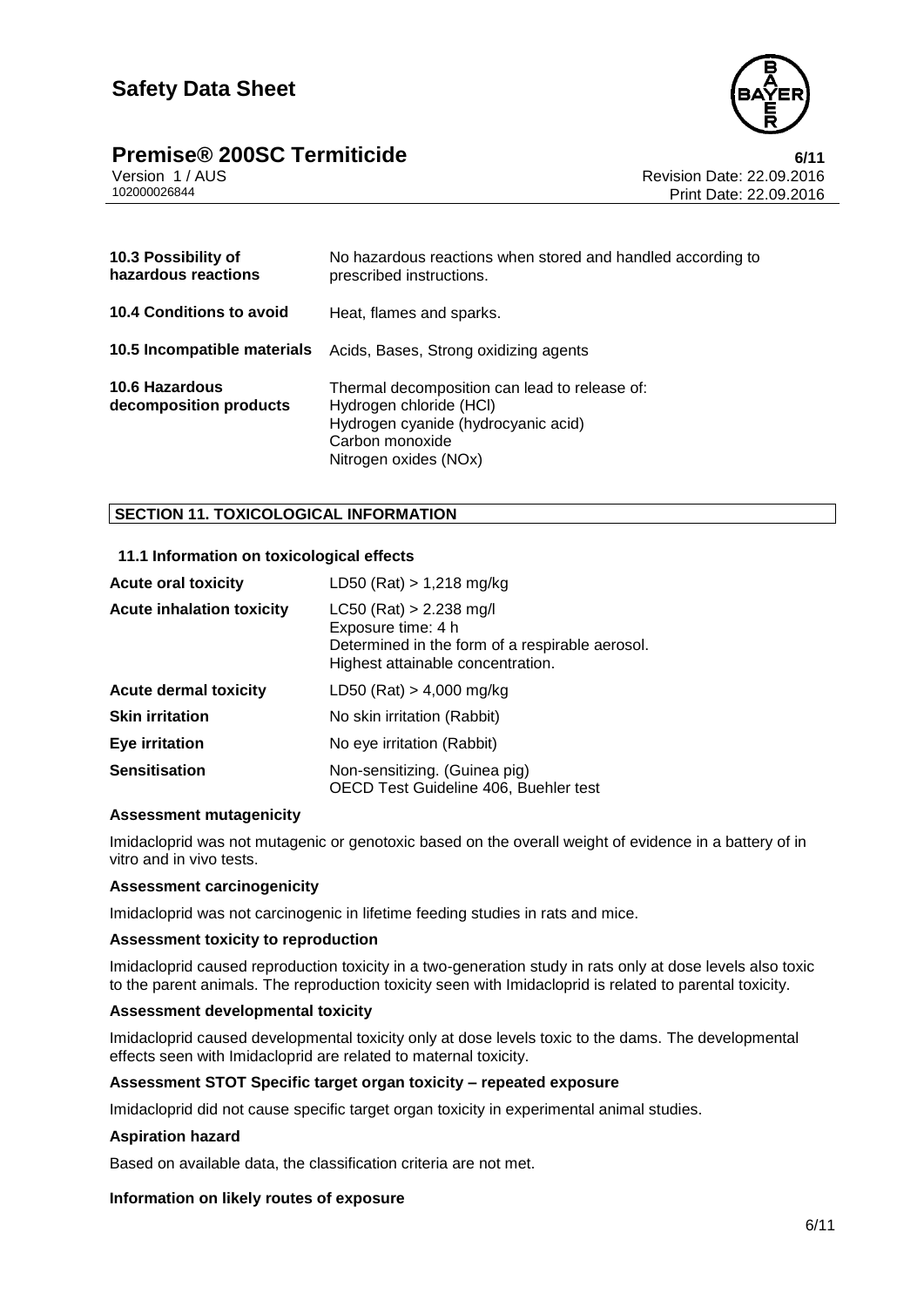# **Safety Data Sheet**



# **Premise® 200SC Termiticide**<br>
Version 1/AUS<br>
Revision Date: 22.09.2016

Version 1 / AUS<br>
102000026844<br>
Print Date: 22.09.2016 Print Date: 22.09.2016

May be harmful if inhaled. May cause skin irritation., Repeated or prolonged skin contact may cause allergic reactions with susceptible persons. May cause eye irritation. Harmful if swallowed.

**Early onset symptoms related to exposure** Refer to Section 4

**Delayed health effects from exposure** Refer to Section 11

**Exposure levels and health effects** Refer to Section 4

**Interactive effects** Not known

**When specific chemical data is not available** Not applicable

**Mixture of chemicals** Refer to Section 2.1

# **SECTION 12. ECOLOGICAL INFORMATION**

| <b>12.1 Toxicity</b>                        |                                                                                                                                                        |
|---------------------------------------------|--------------------------------------------------------------------------------------------------------------------------------------------------------|
| <b>Toxicity to fish</b>                     | LC50 (Oncorhynchus mykiss (rainbow trout)) $>$ 535 mg/l<br>Exposure time: 96 h                                                                         |
|                                             | LC50 (Leuciscus idus (Golden orfe)) 237 mg/l<br>Exposure time: 96 h<br>The value mentioned relates to the active ingredient imidacloprid.              |
|                                             | LC50 (Oncorhynchus mykiss (rainbow trout)) 211 mg/l<br>Exposure time: 96 h<br>The value mentioned relates to the active ingredient imidacloprid.       |
|                                             | LC50 (Cyprinus carpio (Carp)) 280 mg/l<br>Exposure time: 96 h<br>The value mentioned relates to the active ingredient imidacloprid.                    |
| <b>Toxicity to aquatic</b><br>invertebrates | EC50 (Daphnia magna (Water flea)) > 535 mg/l<br>Exposure time: 24 h                                                                                    |
|                                             | EC50 (Chironomus riparius (non-biting midge)) 0.0552 mg/l<br>Exposure time: 24 h<br>The value mentioned relates to the active ingredient imidacloprid. |
|                                             | EC50 (Hyalella azteca (Scud)) 0.055 mg/l<br>Exposure time: 48 h<br>The value mentioned relates to the active ingredient imidacloprid.                  |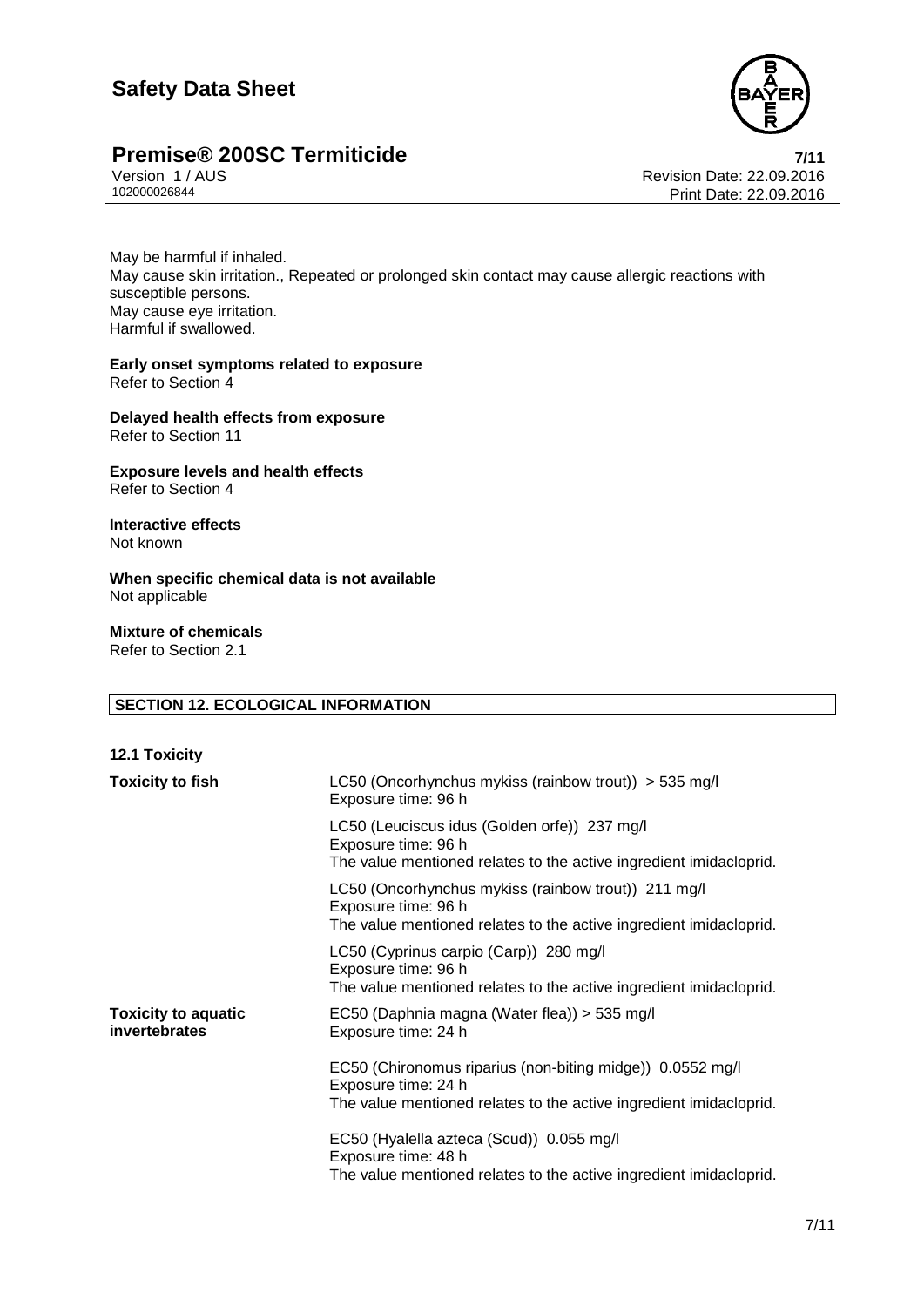

# **Premise®** 200SC Termiticide **8/11**

|              | Version 1/AUS |  |
|--------------|---------------|--|
| 102000026844 |               |  |

|                                             | EC50 (Daphnia magna (Water flea)) 85 mg/l<br>Exposure time: 48 h<br>The value mentioned relates to the active ingredient imidacloprid.                          |  |
|---------------------------------------------|-----------------------------------------------------------------------------------------------------------------------------------------------------------------|--|
| <b>Toxicity to aquatic plants</b>           | IC50 (Desmodesmus subspicatus (green algae)) > 1,000 mg/l<br>Growth rate; Exposure time: 72 h                                                                   |  |
|                                             | EC50 (Raphidocelis subcapitata (freshwater green alga)) > 100 mg/l<br>Exposure time: 72 h<br>The value mentioned relates to the active ingredient imidacloprid. |  |
| <b>Toxicity to bacteria</b>                 | EC50 (activated sludge) $> 10,000$ mg/l<br>The value mentioned relates to the active ingredient imidacloprid.                                                   |  |
| <b>Toxicity to other organisms</b>          | LD50 (Coturnix japonica (Japanese quail)) 31 mg/kg<br>The value mentioned relates to the active ingredient imidacloprid.                                        |  |
|                                             | LD50 (Colinus virginianus (Bobwhite quail)) 152 mg/kg<br>The value mentioned relates to the active ingredient imidacloprid.                                     |  |
|                                             | (Apis mellifera (bees))<br>The value mentioned relates to the active ingredient imidacloprid.<br>Toxic to bees.                                                 |  |
| 12.2 Persistence and degradability          |                                                                                                                                                                 |  |
| <b>Biodegradability</b>                     | Imidacloprid:<br>Not rapidly biodegradable                                                                                                                      |  |
| Koc                                         | Imidacloprid: Koc: 225                                                                                                                                          |  |
| 12.3 Bioaccumulative potential              |                                                                                                                                                                 |  |
| <b>Bioaccumulation</b>                      | Imidacloprid:<br>Does not bioaccumulate.                                                                                                                        |  |
| 12.4 Mobility in soil                       |                                                                                                                                                                 |  |
| <b>Mobility in soil</b>                     | Imidacloprid: Moderately mobile in soils                                                                                                                        |  |
| 12.5 Other adverse effects                  |                                                                                                                                                                 |  |
| <b>Additional ecological</b><br>information | No other effects to be mentioned.                                                                                                                               |  |

# **SECTION 13. DISPOSAL CONSIDERATIONS**

Metal drums and plastic containers:

Triple or preferably pressure rinse containers before disposal. Add rinsings to spray tank. Do not dispose of undiluted chemicals on site. If recycling, replace cap and return clean containers to recycler or designated collection point. If not recycling, break, crush or puncture and bury empty containers in a local authority landfill. If no landfill is available, bury the containers below 500 mm in a disposal pit specifically marked and set up for this purpose clear of waterways, desirable vegetation and tree roots. Empty containers and product should not be burnt.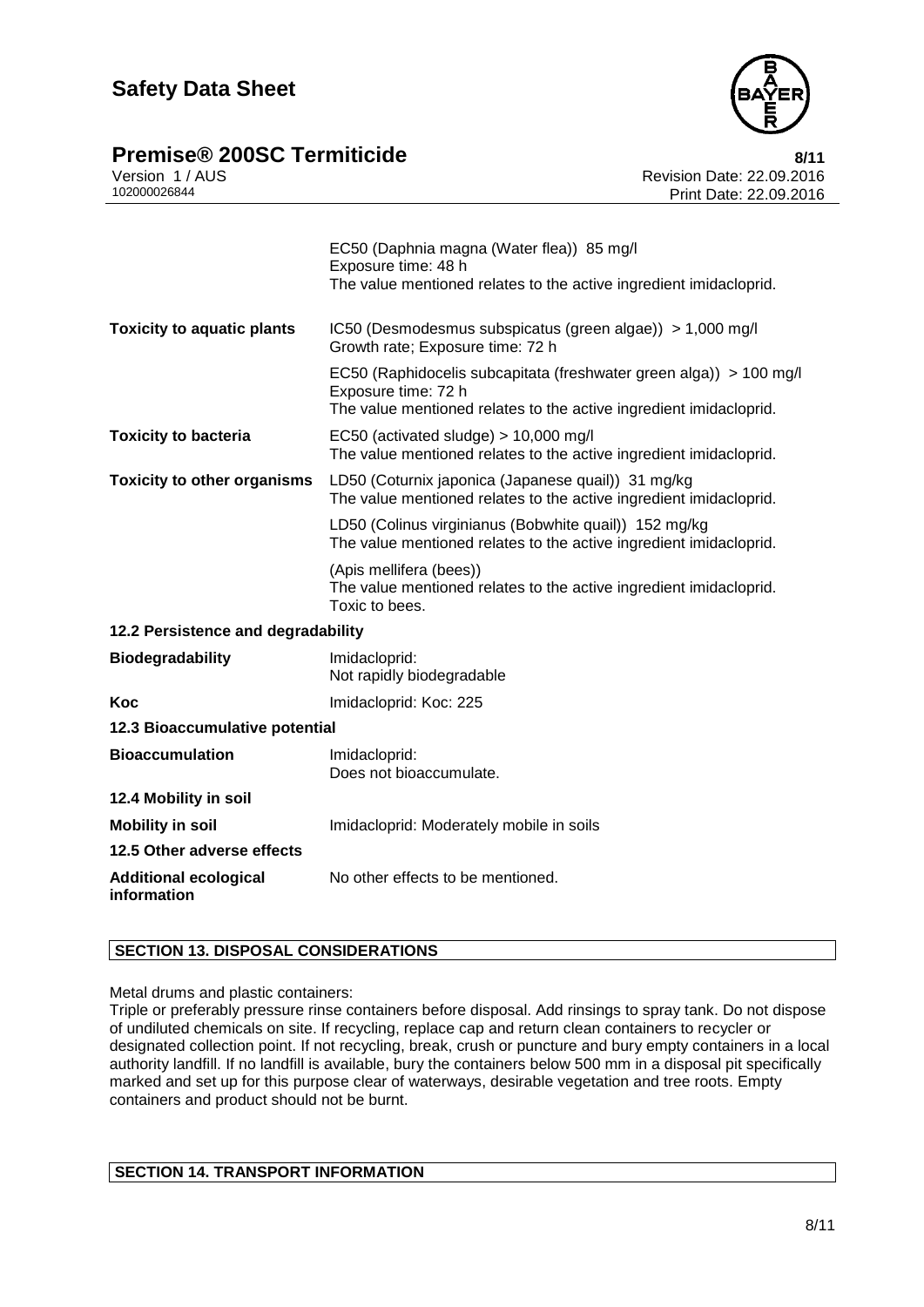

# **Premise®** 200SC Termiticide **19/11** 9/11

Version 1 / AUS<br>102000026844<br>Print Date: 22.09.2016 Print Date: 22.09.2016

# **ADG**

| 3082<br>UN number                                                                  |  |
|------------------------------------------------------------------------------------|--|
| Transport hazard class(es)<br>9                                                    |  |
| <b>Subsidiary Risk</b><br>None                                                     |  |
| Packaging group<br>Ш                                                               |  |
| Description of the goods<br>ENVIRONMENTALLY HAZARDOUS SUBSTANCE, LIQUID,<br>N.O.S. |  |
| (IMIDACLOPRID SOLUTION)                                                            |  |
| Hazchem Code<br>$\cdot$ 3Z                                                         |  |

According to AU01, Environmentally Hazardous Substances in packagings, IBC or any other receptacle not exceeding 500 kg or 500 L are not subject to the ADG Code.

# **IMDG**

|             | UN number<br>Transport hazard class(es)<br><b>Subsidiary Risk</b><br>Packaging group<br>Marine pollutant<br>Description of the goods         | 3082<br>9<br>None<br>Ш<br>YES<br>ENVIRONMENTALLY HAZARDOUS SUBSTANCE, LIQUID,<br>N.O.S.<br>(IMIDACLOPRID SOLUTION) |
|-------------|----------------------------------------------------------------------------------------------------------------------------------------------|--------------------------------------------------------------------------------------------------------------------|
| <b>IATA</b> | UN number<br>Transport hazard class(es)<br><b>Subsidiary Risk</b><br>Packaging group<br>Environm. Hazardous Mark<br>Description of the goods | 3082<br>9<br>None<br>Ш<br>YES<br>ENVIRONMENTALLY HAZARDOUS SUBSTANCE, LIQUID,<br>N.O.S.<br>(IMIDACLOPRID SOLUTION) |

# **SECTION 15. REGULATORY INFORMATION**

Registered according to the Agricultural and Veterinary Chemicals Code Act 1994

Australian Pesticides and Veterinary Medicines Authority approval number: 49098

# **SUSMP classification (Poison Schedule)**

Schedule 5 (Standard for the Uniform Scheduling of Medicines and Poisons)

# **SECTION 16. OTHER INFORMATION**

**Trademark information** Premise® is a registered trademark of the Bayer Group.

This SDS summarises our best knowledge of the health and safety hazard information of the product and how to safely handle and use the product in the workplace. Each user should read this SDS and consider the information in the context of how the product will be handled and used in the workplace including in conjunction with other products.

If clarification or further information is needed to ensure that an appropriate risk assessment can be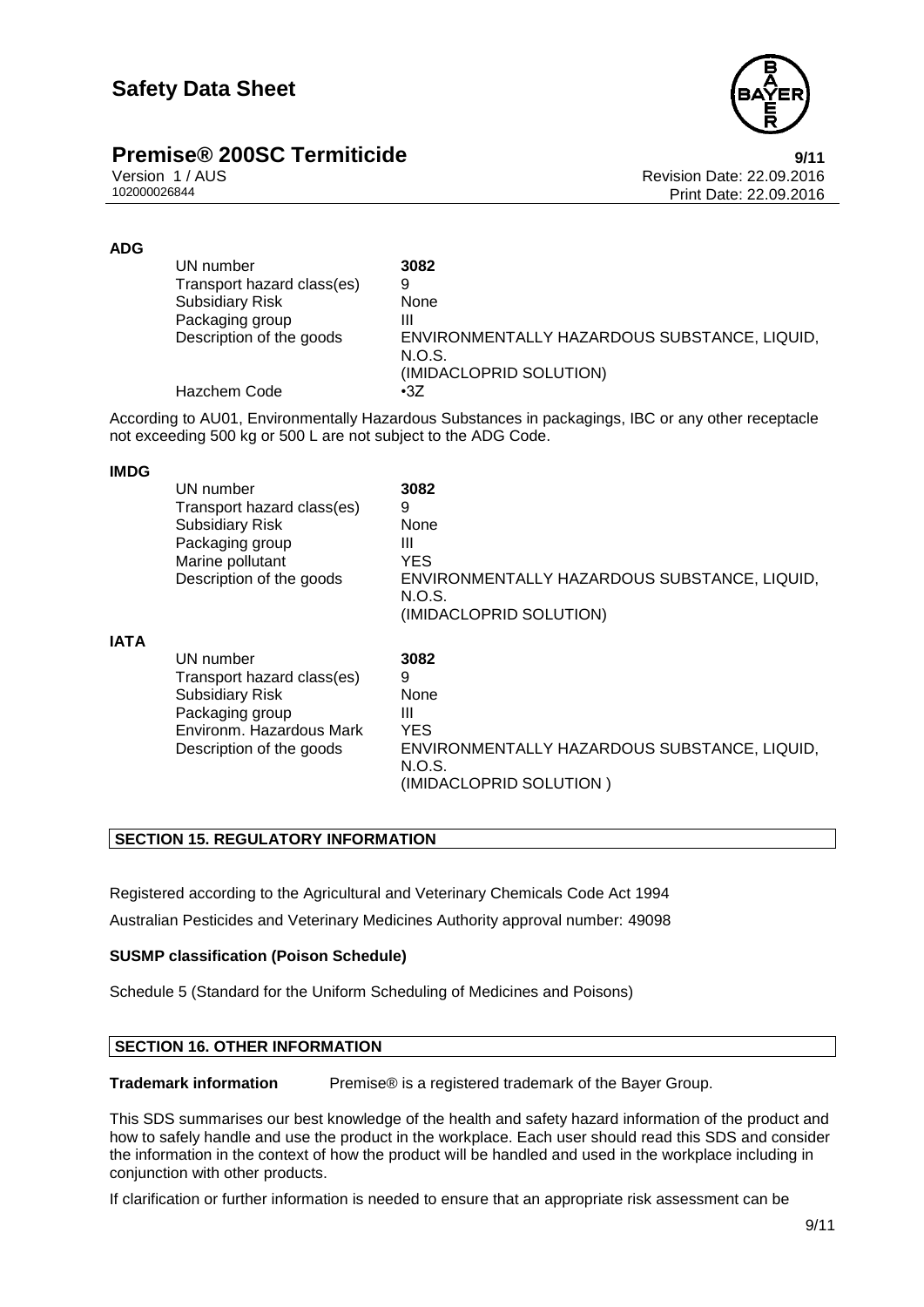# **Premise® 200SC Termiticide**<br>10/11 Version 1/AUS **10/12 Version 1/AUS**



Version 1 / AUS Revision Date: 22.09.2016 Print Date: 22.09.2016

made, the user should contact this company.

Our responsibility for products sold is subject to our standard terms and conditions, a copy of which is sent to our customers and is also available on request.

# **Abbreviations and acronyms**

| <b>ADN</b>     | European Agreement concerning the International Carriage of Dangerous Goods by<br><b>Inland Waterways</b> |
|----------------|-----------------------------------------------------------------------------------------------------------|
| <b>ADR</b>     | European Agreement concerning the International Carriage of Dangerous Goods by<br>Road                    |
| <b>ATE</b>     | Acute toxicity estimate                                                                                   |
| AU OEL         | Australia. OELs. (Adopted National Exposure Standards for Atmospheric                                     |
|                | Contaminants in the Occupational Environment)                                                             |
| CAS-Nr.        | <b>Chemical Abstracts Service number</b>                                                                  |
| <b>CEILING</b> | Ceiling Limit Value                                                                                       |
| Conc.          | Concentration                                                                                             |
| EC-No.         | European community number                                                                                 |
| <b>ECx</b>     | Effective concentration to x %                                                                            |
| <b>EINECS</b>  | European inventory of existing commercial substances                                                      |
| <b>ELINCS</b>  | European list of notified chemical substances                                                             |
| EN             | European Standard                                                                                         |
| EU             | European Union                                                                                            |
| <b>IATA</b>    | International Air Transport Association                                                                   |
| <b>IBC</b>     | International Code for the Construction and Equipment of Ships Carrying Dangerous                         |
|                | Chemicals in Bulk (IBC Code)                                                                              |
| ICx            | Inhibition concentration to x %                                                                           |
| <b>IMDG</b>    | <b>International Maritime Dangerous Goods</b>                                                             |
| <b>LCx</b>     | Lethal concentration to x %                                                                               |
| <b>LDx</b>     | Lethal dose to x %                                                                                        |
| LOEC/LOEL      | Lowest observed effect concentration/level                                                                |
| <b>MARPOL</b>  | MARPOL: International Convention for the prevention of marine pollution from ships                        |
| N.O.S.         | Not otherwise specified                                                                                   |
| NOEC/NOEL      | No observed effect concentration/level                                                                    |
| <b>OECD</b>    | Organization for Economic Co-operation and Development                                                    |
| <b>OES BCS</b> | OES BCS: Internal Bayer CropScience "Occupational Exposure Standard"                                      |
| <b>PEAK</b>    | PEAK: Exposure Standard - Peak means a maximum or peak airborne concentration                             |
|                | of a particular substance determined over the shortest analytically practicable period of                 |
|                | time which does not exceed 15 minutes.                                                                    |
| <b>RID</b>     | Regulations concerning the International Carriage of Dangerous Goods by Rail                              |
| <b>SK-SEN</b>  | Skin sensitiser                                                                                           |
| SKIN_DES       | SKIN_DES: Skin notation: Absorption through the skin may be a significant source of                       |
|                | exposure.                                                                                                 |
| <b>STEL</b>    | STEL: Exposure standard - short term exposure limit (STEL): A 15 minute TWA                               |
|                | exposure which should not be exceeded at any time during a working day even if the                        |
|                | eight-hour TWA average is within the TWA exposure standard. Exposures at the STEL                         |
|                | should not be longer than 15 minutes and should not be repeated more than four times                      |
|                | per day. There should be at least 60 minutes between successive exposures at the                          |
|                | STEL.                                                                                                     |
| <b>TWA</b>     | TWA: Exposure standard - time-weighted average (TWA): The average airborne                                |
|                | concentration of a particular substance when calculated over a normal eight-hour                          |
|                | working day, for a five-day working week.                                                                 |
| <b>TWA</b>     | Time weighted average                                                                                     |
| <b>UN</b>      | <b>United Nations</b>                                                                                     |
| <b>WHO</b>     | World health organisation                                                                                 |